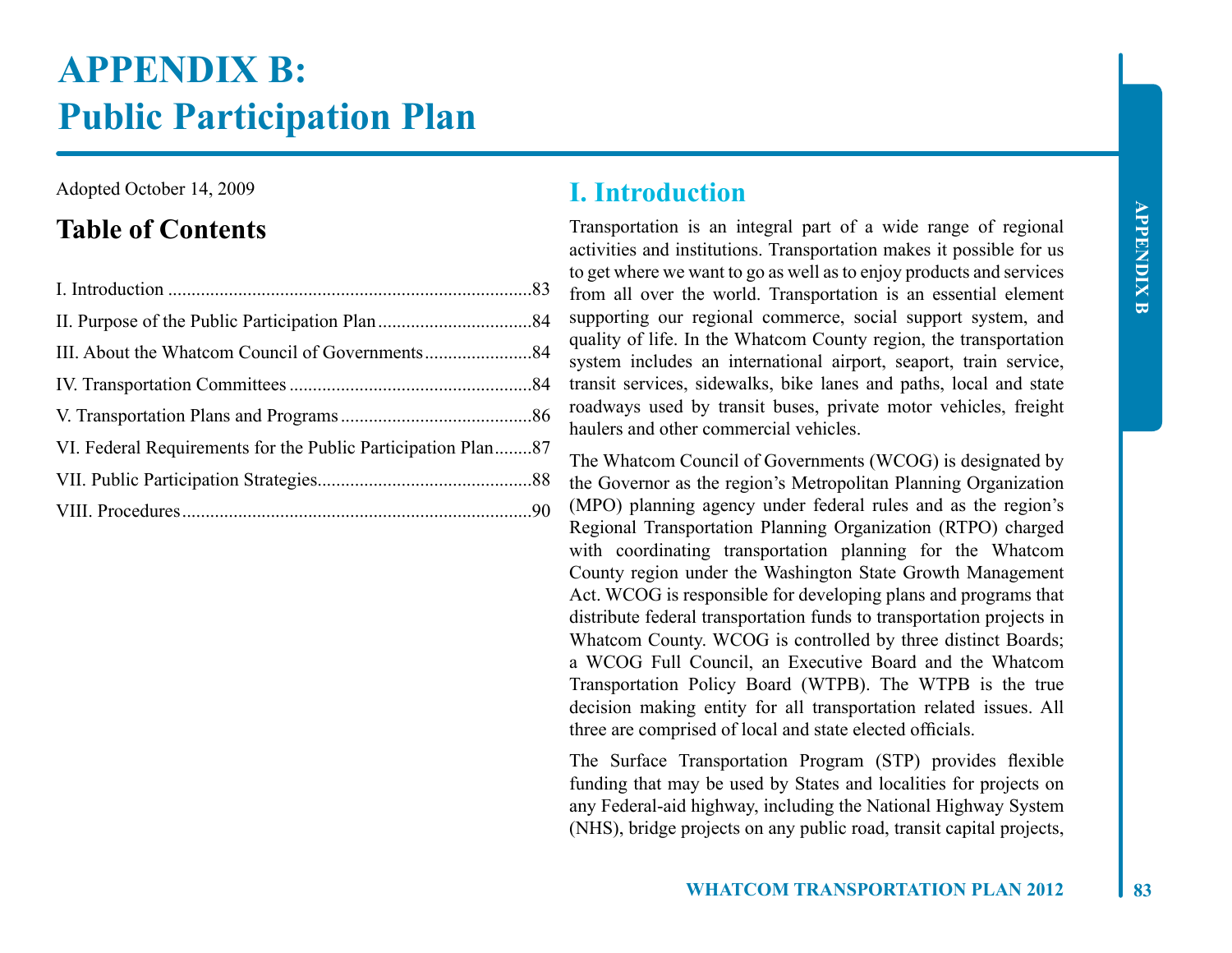and intracity and intercity bus terminals and facilities. A portion of funds reserved for rural areas may be spent on rural minor collectors. Funds are allocated to the MPOs/RTPOs and county lead agencies for regional prioritization and selection.

Allocating transportation dollars for specific projects or programs is a substantial responsibility. WCOG staff must consider all federal transportation requirements. The WCOG MPO/ RTPO Transportation Technical Advisory Committee (TTAC) ultimately makes funding recommendations to the WTPB.

The advice and input of a wide range of stakeholders is critical to making successful transportation decisions. Stakeholders include the general public, business leaders and business groups, environmental and civic organizations, and advocacy groups that represent the needs of the underserved/under-represented (including low income, minority, elderly, and disabled populations). Each of these stakeholders has a different perspective, and a different set of transportation needs that WCOG considers during the transportation planning process. Public involvement is required by federal law to guide metropolitan transportation planning.

# **II. Purpose of the Public Participation Plan**

Public participation is essential to the development of successful regional transportation solutions and to minimizing adverse project impacts.

WCOG crafted this Public Participation Plan with the intent of providing guidelines for establishing and maintaining optimum public involvement, including assessment tools for evaluating the effectiveness of the program. Exemplary public involvement begins early in the planning process and continues throughout each of the planning stages, helping to minimize project impacts while developing the best solutions to regional transportation issues.

This Public Participation Plan was developed in consultation with member organizations, federal, state, and local governments and a citizen advisory committee. WCOG has provided copies of the plan to all participating committee groups and to public libraries.

# **III. About the Whatcom Council of Governments**

WCOG was formed in 1966, along with other Councils of Government in the State, under Washington Administrative Code. This action was preceded by federal enabling legislation leading to the establishment of Councils of Government in states with the intent of creating coordinating bodies to facilitate crossjurisdictional issues.

WCOG was named in 1981, by the Washington State Governor, as the region's Metropolitan Planning Organization (MPO) and in 1990 as the Regional Transportation Planning Organization (RTPO) under the Washington State Growth Management Act (GMA). WCOG is charged with meeting transportation planning requirements specified in the GMA and by the U.S Department of Transportation's Federal Highway Administration (FHWA) and Federal Transit Administration (FTA). Planning requirements include creating a Regional Transportation Plan, Transportation Improvement Program and the Public Participation Plan.

# **IV. Transportation Committees**

In making transportation decisions, WCOG considers, among other tools, recommendations from the advisory committees named and described below. The membership of these committees provides input from interested persons, transit users, bicycle and pedestrian interests, business persons, persons representing special interest groups, and local technical experts including municipal engineers and planners. These advisory committees represent a fundamental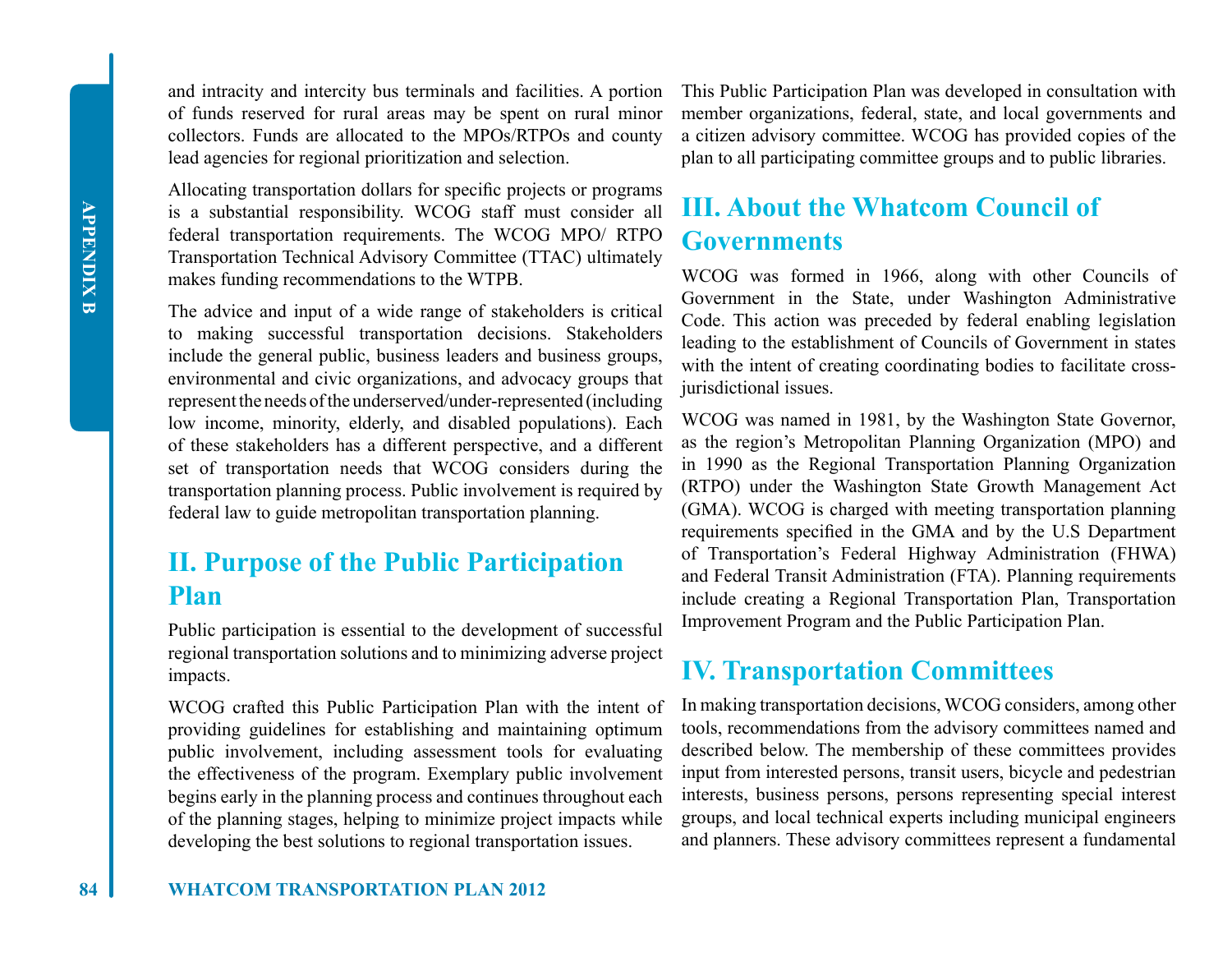means for the community to get involved in transportation project planning. The following section describes the standing advisory committees to the Regional Transportation Planning Organization (RTPO), their composition, and their role in the RTPO decision making.

### **Whatcom Transportation Policy Board**

The Whatcom Transportation Policy Board (WTPB) is comprised of elected representatives from local governments and other taxing authorities (Whatcom Transportation Authority, Port of Bellingham) Tribal Council Members and the Washington State Department of Transportation. The WTPB consolidated the functions and duties of the previously separate MPO and RTPO Policy Boards. Its primary purpose is to achieve intergovernmental coordination in developing policies and programs of mutual benefit to its member jurisdictions concerning transportation and to identify project funding priorities. It is responsible for developing policy guidance for the region through the Whatcom Transportation Plan.

### **Transportation Technical Advisory Committee**

The Transportation Technical Advisory Committee (TTAC) is comprised of technically qualified representatives from Whatcom County, municipalities, tribes, Washington Department of Transportation (WSDOT), Port of Bellingham and the Whatcom Transportation Authority. TTAC meets monthly to discuss regional transportation planning and project funding issues, and make recommendations to the Whatcom Transportation Policy Board (WTPB).

### **Community Transportation Advisory Group**

The Community Transportation Advisory Group (CTAG) is a citizen-based committee that meets monthly and advises the WTPB

on the community's concerns to help reach a collaborative vision for Whatcom County's transportation system.

CTAG evolved from the Whatcom Transportation Summit held May 18, 2001, when over 150 community members and leaders gathered to lay the groundwork for a more coordinated, comprehensive, and community-based transportation policy. Summit participants agreed that more work was needed to translate community concerns into ongoing input for transportation planners and policy makers.

From that effort, a final report, *It Matters How We Get There*, was developed and the Community Transportation Advisory Group was established in 2003. CTAG membership makes up part of the WTA Citizen Advisory committee. Member input and initiative provides a mechanism for considering transportation improvement planning from varied regional needs and perspectives.

#### **International Mobility and Trade Corridor Project**

The International Mobility and Trade Corridor Project (IMTC) is a U.S. - Canadian coalition of business and government entities that identifies and promotes improvements to mobility and security for the four border crossings that connect Whatcom County, Washington State and the Lower Mainland of British Columbia. Together, these four crossings are called the Cascade Gateway.

The goals of the IMTC project are to:

- Facilitate a forum for ongoing communication between agencies that affect
- regional, cross-border transportation, safety, and security.
- Coordinate planning of the Cascade Gateway as a transportation and inspection
- system rather than as individual border crossings.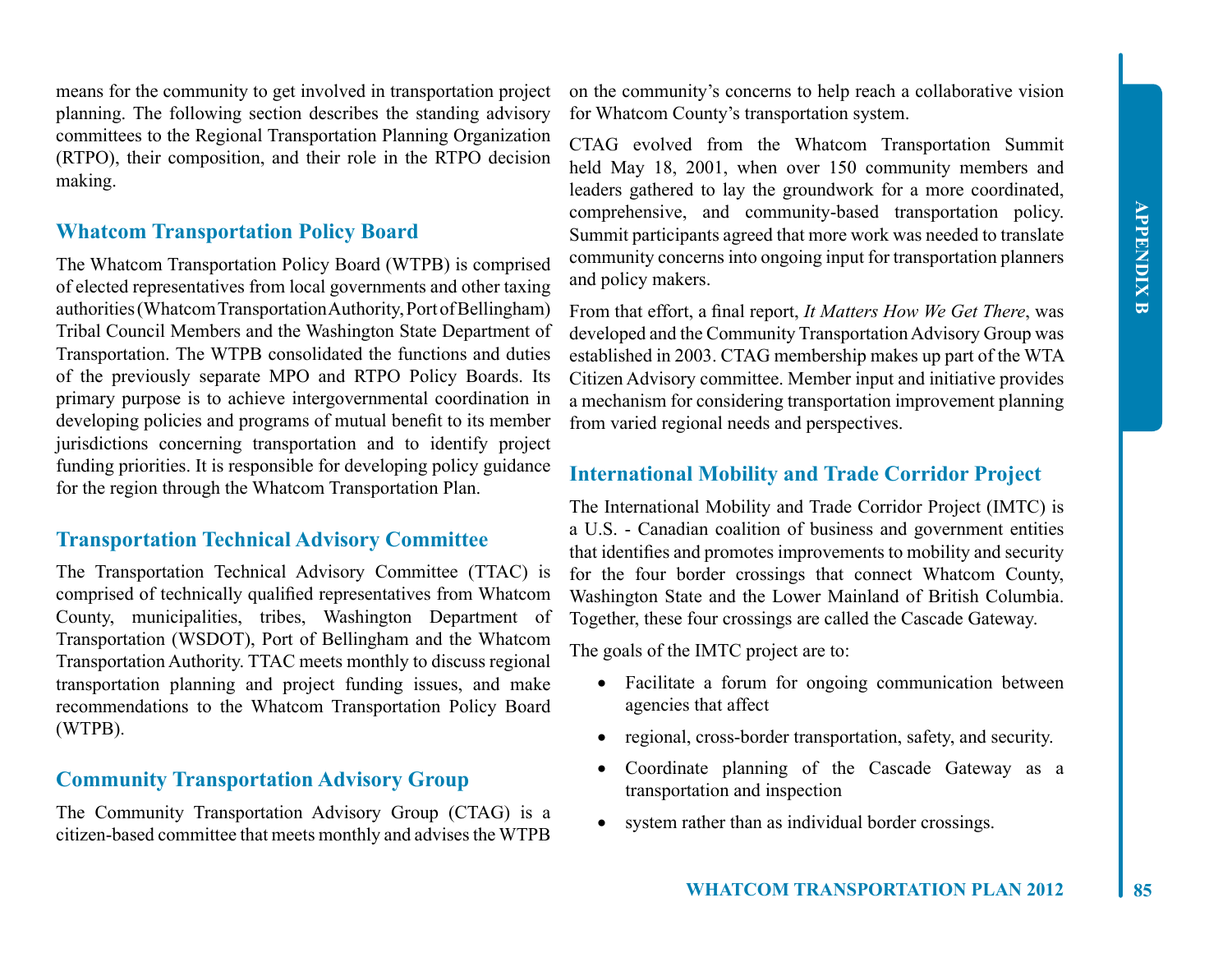- Improve and distribute traffic data and information.
- Identify and pursue improvements to infrastructure, operations, and
- information technology.

Since 1997, IMTC has served as a model of regional coordination on border issues and has helped secure over \$38 million (USD) from U.S. and Canadian partners to pursue the goals listed above.

# **V. Transportation Plans and Programs**

WCOG develops and updates several programs and plans associated with transportation alternatives and activities. In exercising its authority to guide the expenditure of federal and state transportation funds, it is critical for its public involvement process to provide complete information, timely public notice, and continuing involvement of the public in developing plans and programs. Below is a listing of the primary planning documents and programs developed by the WCOG with community input.

#### **Whatcom Transportation Plan**

The Whatcom Transportation Plan is a future vision of the community's transportation needs. The regional transportation plan is updated every five years to reflect changing public interest. The Regional Transportation Plan is fiscally constrained and includes transportation projects for upgrading the transportation infrastructure within the next twenty years.

#### **Transportation Improvement Program**

WCOG, as the designated Metropolitan Planning Organization (MPO) and Regional Transportation Planning Organization (RTPO) for Whatcom County, is required to prepare a Transportation Improvement Program (TIP) every year in

conjunction with the WCOG members and the Washington State Department of Transportation. The TIP provides a comprehensive six-year listing of transportation improvements within the county that are on the regional transportation network as defined by the Whatcom Transportation Plan, and/or include projects with federal transportation funding. Projects listed in the first four years of the TIP must be fully funded.

#### **Employment Access and Coordinated Human-Services Transportation Plan**

In 2006 the WCOG RTPO convened a group of representatives of agencies and organizations serving special needs populations to formulate a plan for coordinated

transportation. This was a state-initiated activity as required by federal Human Services Act rules. The Employment Access and Coordinated Human-services Transportation (EACH) Plan sets forth action strategies to improve service and efficiency so that public investments in transportation work better for the whole population. WCOG, the Community Transportation Advisory Group (CTAG), and the Whatcom Transportation Authority (WTA) carry out the plan's recommendations.

#### **Whatcom Smart Trips**

Whatcom Smart Trips is an ongoing partnership between local government, employers, and schools to promote transportation by walking, bicycling, sharing rides, and riding the bus. Whatcom Smart Trips provides education, assistance and incentive programs to people who live or work in Whatcom County, successfully encouraging reduction in single-occupant motor-vehicle trips.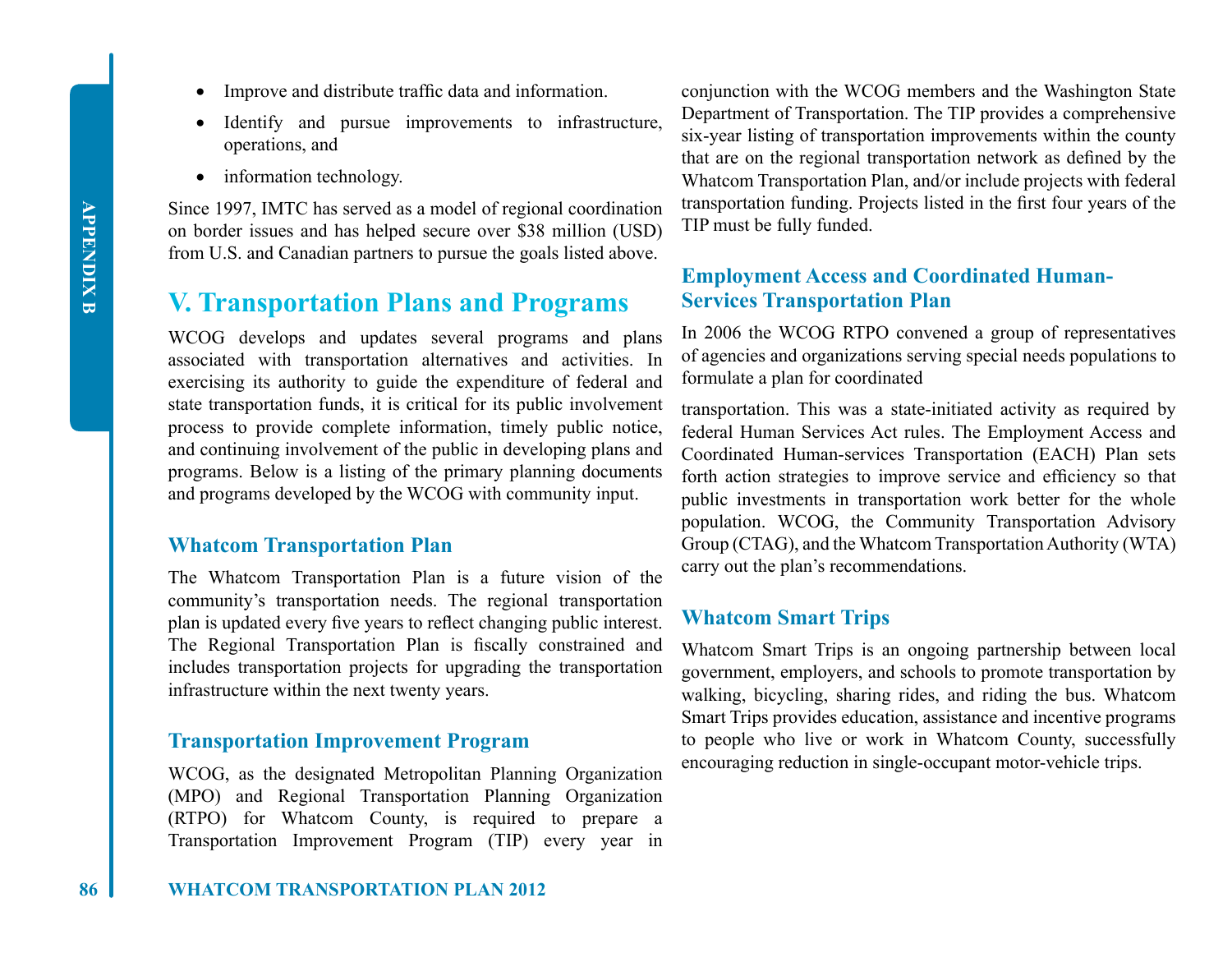# **VI. Federal Requirements for the Public Participation Plan**

### **Title 23: Highways**

#### **§450.316 Interested parties, participation, and consultation.**

(a) The MPO shall develop and use a documented participation plan that defines a process for providing citizens, affected public agencies, representatives of public transportation employees, freight shippers, providers of freight transportation services, private providers of transportation, representatives of users of public transportation, representatives of users of pedestrian walkways and bicycle transportation facilities, representatives of the disabled, and other interested parties with reasonable opportunities to be involved in the metropolitan transportation planning process.

(1) The participation plan shall be developed by the MPO in consultation with all interested parties and shall, at a minimum, describe explicit procedures, strategies, and desired outcomes for:

(i) Providing adequate public notice of public participation activities and time for public review and comment at key decision points, including but not limited to a reasonable opportunity to comment on the proposed metropolitan transportation plan and the TIP;

(ii) Providing timely notice and reasonable access to information about transportation issues and processes;

(iii) Employing visualization techniques to describe metropolitan transportation plans and TIPs;

(iv) Making public information (technical information and meeting notices) available in electronically accessible formats and means, such as the World Wide Web;

(v) Holding any public meetings at convenient and accessible locations and times;

(vi) Demonstrating explicit consideration and response to public input received during the development of the metropolitan transportation plan and the TIP;

(vii) Seeking out and considering the needs of those traditionally underserved by existing transportation systems, such as lowincome and minority households, who may face challenges accessing employment and other services;

(viii) Providing an additional opportunity for public comment, if the final metropolitan transportation plan or TIP differs significantly from the version that was made available for public comment by the MPO and raises new material issues which interested parties could not reasonably have foreseen from the public involvement efforts;

(ix) Coordinating with the statewide transportation planning public involvement and consultation processes under subpart B of this part; and

(x) Periodically reviewing the effectiveness of the procedures and strategies contained in the participation plan to ensure a full and open participation process.

(2) When significant written and oral comments are received on the draft metropolitan transportation plan and TIP (including the financial plans) as a result of the participation process in this section or the interagency consultation process required under the EPA transportation conformity regulations (40 CFR part 93), a summary, analysis, and report on the disposition of comments shall be made as part of the final metropolitan transportation plan and TIP.

(3) A minimum public comment period of 45 calendar days shall be provided before the initial or revised participation plan is adopted by the MPO. Copies of the approved participation plan shall be provided to the FHWA and the FTA for informational purposes and shall be posted on the World Wide Web, to the maximum extent practicable.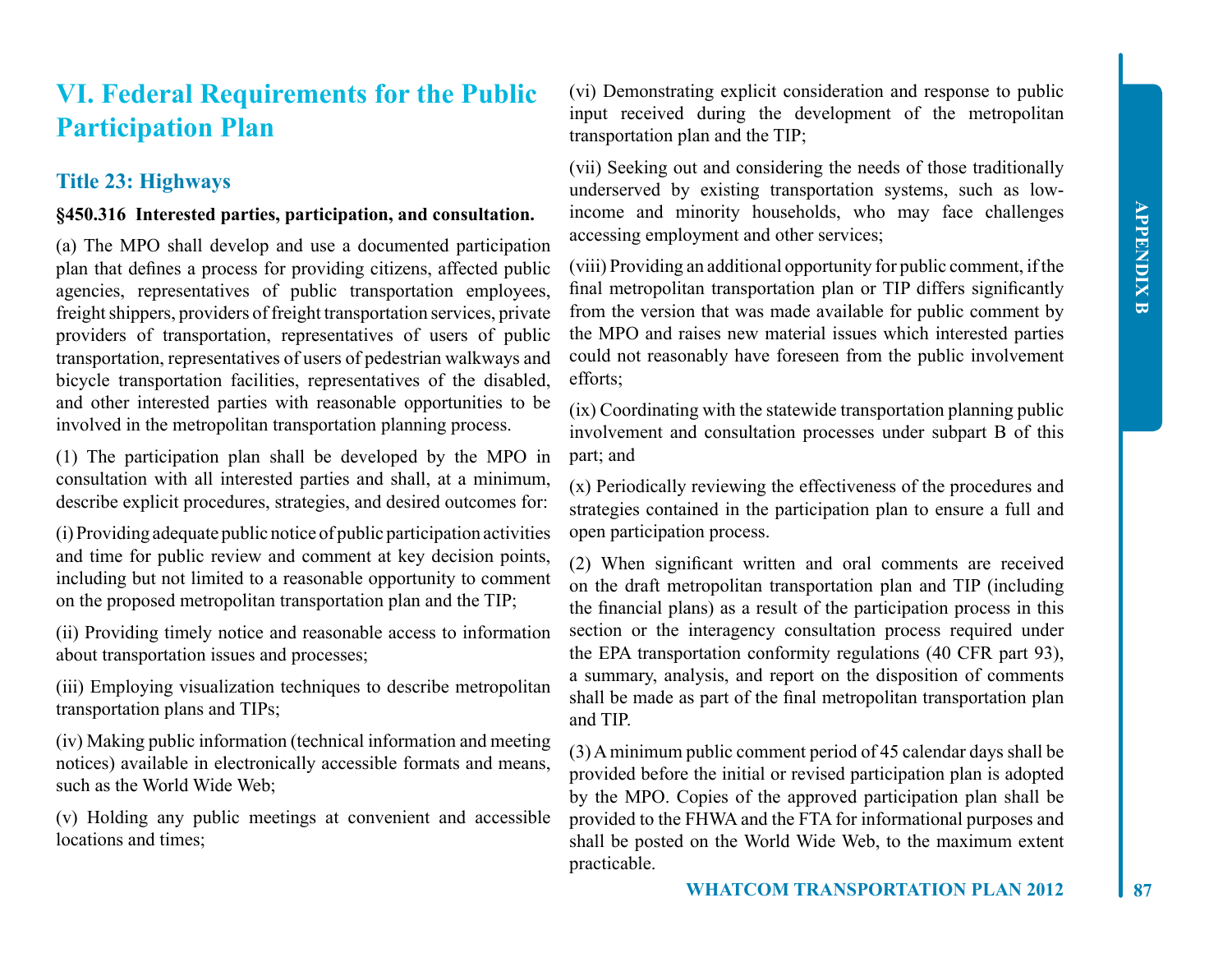**APPENDIX B APPENDIX B**

(b) In developing metropolitan transportation plans and TIPs, the MPO should consult with agencies and officials responsible for other planning activities within the MPA that are affected by transportation (including State and local planned growth, economic development, environmental protection, airport operations, or freight movements) or coordinate its planning process (to the maximum extent practicable) with such planning activities. In addition, metropolitan transportation plans and TIPs shall be developed with due consideration of other related planning activities within the metropolitan area, and the process shall provide for the design and delivery of transportation services within the area that are provided by:

(1) Recipients of assistance under title 49 U.S.C. Chapter 53;

(2) Governmental agencies and non-profit organizations (including representatives of the agencies and organizations) that receive Federal assistance from a source other than the U.S. Department of Transportation to provide non-emergency transportation services; and

(3) Recipients of assistance under 23 U.S.C. 204.

(c) When the MPA includes Indian Tribal lands, the MPO shall appropriately involve the Indian Tribal government(s) in the development of the metropolitan transportation plan and the TIP.

(d) When the MPA includes Federal public lands, the MPO shall appropriately involve the Federal land management agencies in the development of the metropolitan transportation plan and the TIP.

(e) MPOs shall, to the extent practicable, develop a documented process(es) that outlines roles, responsibilities, and key decision points for consulting with other governments and agencies, as defined in paragraphs (b), (c), and (d) of this section, which may be included in the agreement(s) developed under §450.314.

In response to these requirements, WCOG has established the following public participation strategies to undertake as part of every planning activity it oversees.

# **VII. Public Participation Strategies**

# **Objective 1: Inform the Public**

**Policy**: It is the policy of WCOG to inform the public, to the maximum extent possible with available resources, of opportunities to participate in the transportation decision making process.

#### **Techniques:**

- • E-mail meeting agendas to WCOG members, committee members, and parties that express interest.
- • Post meeting agendas and summaries on the WCOG website.
- Use news media to inform the public by providing process and product information to the local newspapers, as appropriate.

#### **Objective 2: Educate the Public**

**Policy**: It is WCOG's policy to educate residents regarding their role in the transportation planning process.

#### **Techniques:**

Encourage people to visit Transportation Town (www. TransportationTown.com). This is an interactive transportation educational tool specifically designed to help inform Whatcom County residents about transportation options, regional plans and planning agencies, and how to get more involved in the region's transportation future.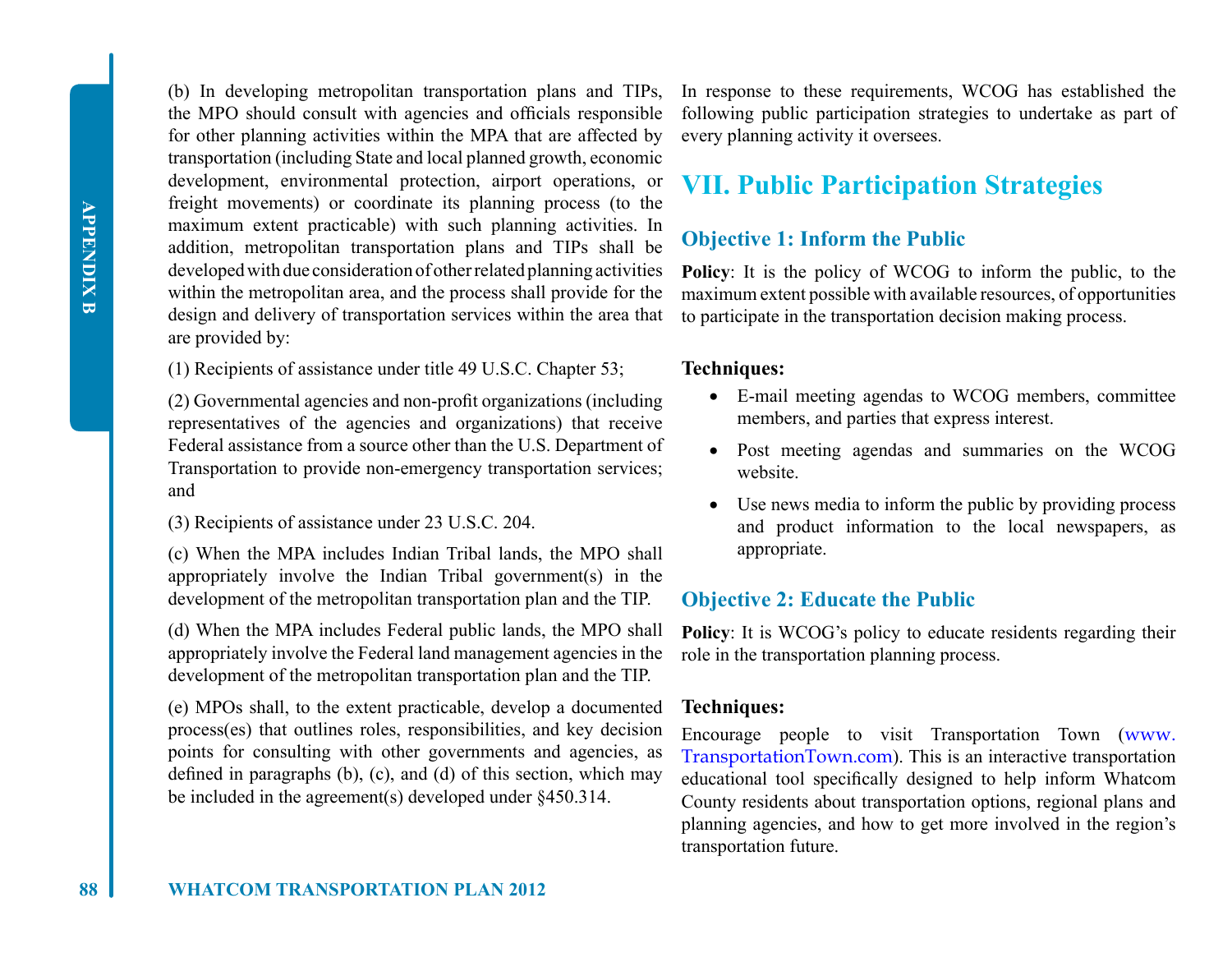- Provide a summary of all the plans that Whatcom County, Whatcom County cities, and WCOG are responsible for creating and updating. Create a simplified timeline showing when each plan is open to receive public comment. Post this information on the WCOG website.
- Create a slideshow using maps, illustrations and photos to explain what the region's transportation system currently looks like and how it is designed to work. Use maps, illustrations and photos of other communities that have implemented the improvements being proposed by Whatcom County and the cities within the county and regional plans so that community members can more easily visualize what local plans are proposing be implemented here. Include cost estimates for improvement projects so that citizens understand the cost of what is being proposed. Include maps, illustrations and photos that show alternatives to the actions being proposed in the plans, so that community members understand that there are different possibilities for improving the overall system.
- Provide an online survey that solicits feedback from people who have viewed the slideshow.
- Set up educational displays at public locations such as community centers, including those in traditionally underserved areas.

#### **Objective 3: Involve the Public**

**Policy**: It is the policy of WCOG to involve the public early and often in the transportation planning process.

#### **Techniques:**

- • Actively promote public participation attendance at the Transportation Technical Advisory Committee, Community Transportation Advisory Group, and Whatcom Transportation Policy Board meetings.
- Actively promote WCOG websites, including features which allow direct contact with staff for questions or comments.
- Use public opinion surveys to give the community an opportunity to provide input on the types of projects that needs funding.
- Solicit feedback on draft documents via the internet, through standing committees, and through public availability (libraries, etc.)

### **Objective 4: Reach Out to Communities**

**Policy**: WCOG will reach out to geographic, organizational, and demographic communities within the WCOG region enabling the broadest and most representative participation possible in developing transportation plans and services.

#### **Techniques:**

- • Use census data, surveys and GIS tools among other resources to identify traditionally underserved communities.
- Use tools such as informational flyers and surveys when appropriate to distribute information about the regional transportation plan to areas serving traditionally underrepresented communities (i.e. senior centers, medical centers and human services providers).
- Distribute copies of planning documents to public libraries in Whatcom County.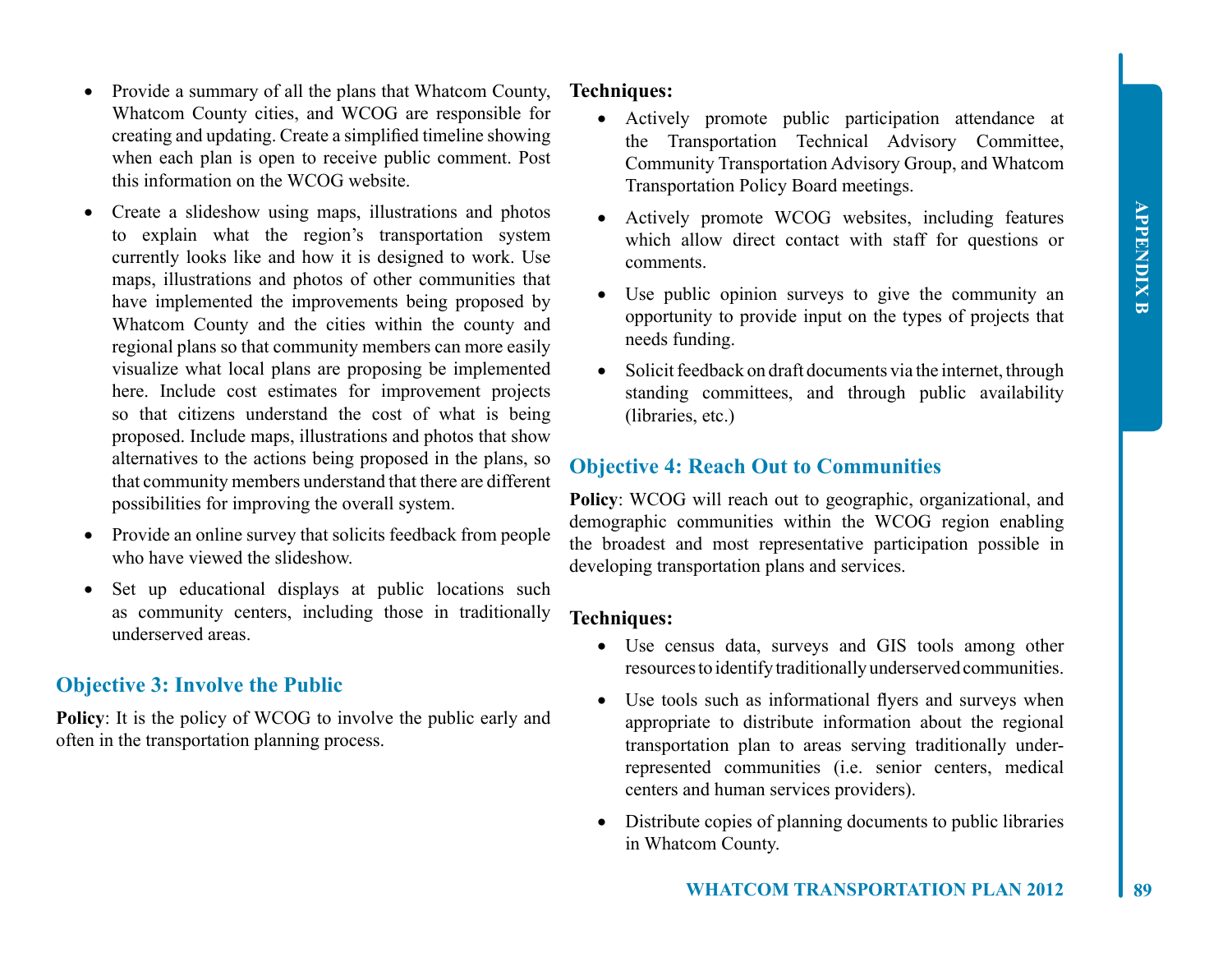- Actively maintain a list of potentially interested groups and individuals and alert them of opportunities for participation/ input.
- Coordinate with local governments regarding community contacts.
- The current agenda shall include the time, date, and location of the meeting, and a notice that WCOG is required to respond to all requests and provide special accommodations for persons with disabilities when the request is received at least ten days prior to a WCOG meeting. WCOG will meet requests for special accommodations received less than ten days before a WCOG meeting when practical.

### **Objective 5: Improve Public Involvement**

**Policy**: It is the policy of WCOG to continually identify and implement ways to improve its public involvement processes.

#### **Techniques:**

- Research and utilize opportunities to use media and venues that will reach greater numbers and more diverse populations.
- Conduct assessments of the effectiveness of public involvement techniques and discuss assessment results with transportation staff.
- Continue WCOG regional coordination of public involvement activities, particularly when projects may directly involve residents.

# **VIII. Procedures**

WCOG will use standardized procedures to ensure public access to regional planning information and activities. Not all procedures may be appropriate for each instance. However, the following procedures will establish a minimum guideline, giving consideration to all segments of society.

While not all activities involving WCOG will require using these procedures, they should be applied liberally, rather than conservatively. Whenever there is any doubt as to the policy's applicability, it should be followed.

### **Meetings**

In the past, WCOG has established special committees to ensure coordination of the regional transportation planning and programming process. Existing regular standing committees include the Whatcom Transportation Policy Board (WTPB), Transportation Technical Advisory Committee (TTAC), and Community Transportation Advisory Group (CTAG). The meetings of these committees are always open to the public. WTPB meets at a minimum four times a year. TTAC and CTAG committees are scheduled to meet monthly for discussion and development of the regional transportation planning and programming of transportation projects. They make recommendations to the WTPB. Recognizing the need to involve the public when decisions are made by WTPB, WCOG will carry out the following procedures:

- (1) Regularly Scheduled WCOG Meetings
	- a) WCOG shall provide notification to the Bellingham Herald of all public meetings at least seven days in advance and at least fourteen days in advance for public hearings. Notification shall consist of, at a minimum, sending a copy of the agenda including time, date, and location of the meeting. The media notification shall include a request that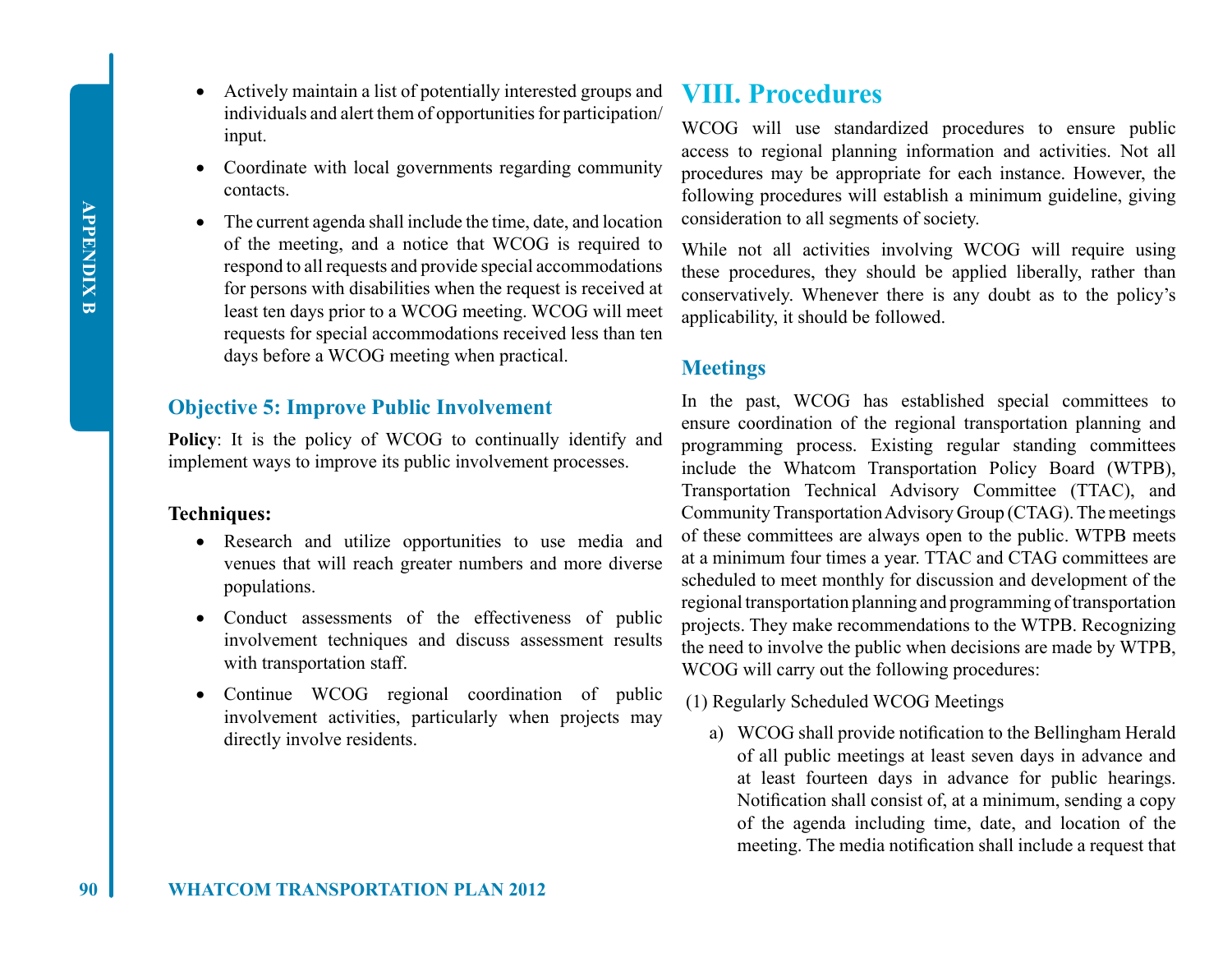meetings be added to community calendars. WCOG will maintain a website that includes current meeting schedules, approved minutes, meeting agendas, and special meeting notices.

- b) The current agenda shall include the time, date, and location of the meeting, and a notice that WCOG is required to respond to all requests and provide special accommodations for persons with disabilities when the request is received at least ten days prior to a WCOG meeting. WCOG will meet requests for special accommodations received less than ten days before a WCOG meeting when practical.
- c) A 15-minute opportunity for public comment will be provided as an agenda item at all regular WCOG meetings to provide an opportunity for public comment if members of the public are present.
- d) The WCOG Chairperson will, at the outset of the public comment period, establish the guidelines by which the public comment will be conducted (ie subject, comment time limits, etc.)
- e) All WCOG meetings will be conducted in facilities readily accessible to persons with disabilities, as defined by the Americans with Disabilities Act, as amended, and Washington State regulations.
- (2) Public Hearings
	- a) WCOG shall hold public hearings where verbatim transcripts of the public comment are required due to a WCOG action, and at the discretion of the WCOG Chair.
	- b) WCOG shall publish legal notices in the Bellingham Herald and a notice on its website of all public hearings at least fourteen days in advance of each hearing. Notices shall consist of, at a minimum, time, date, action being

taken, location of the meeting and a notice that WCOG is required to respond to all requests and provide special accommodations for persons with disabilities when the request is received up to ten days prior to a WCOG meeting. Accommodations will be provided when practical*.* The media notification shall include a request that meetings be added to community calendars.

- c) A statement will be placed on each agenda that written comments will be accepted instead of oral testimony. Reasonable submission deadlines may be established so that comments may be forwarded to appropriate policy board members.
- d) The WCOG Chairperson will establish the guidelines by which the public hearing will be conducted (ie subject, comment time limits, etc.) at the outset of the hearing.
- e) All WCOG hearings will be conducted in facilities readily accessible to persons with disabilities, as defined by the Americans with Disabilities Act and Washington State regulations.
- (3) Workshops and Special Meetings

Occasionally special circumstances arise and workshops and/or special WCOG meetings may be held. It is WCOG's intention to provide guidance by which the notification of the workshops and special meeting will be conducted to maximize public participation in the events.

a) WCOG workshops and special meetings (except declared emergencies) shall follow the same notification and participation procedures identified in  $(1)(a)$  through  $(1)$ (e) above. Public notice for emergency meetings will be attempted by sending a notice to the Bellingham Herald and via e-mail lists.